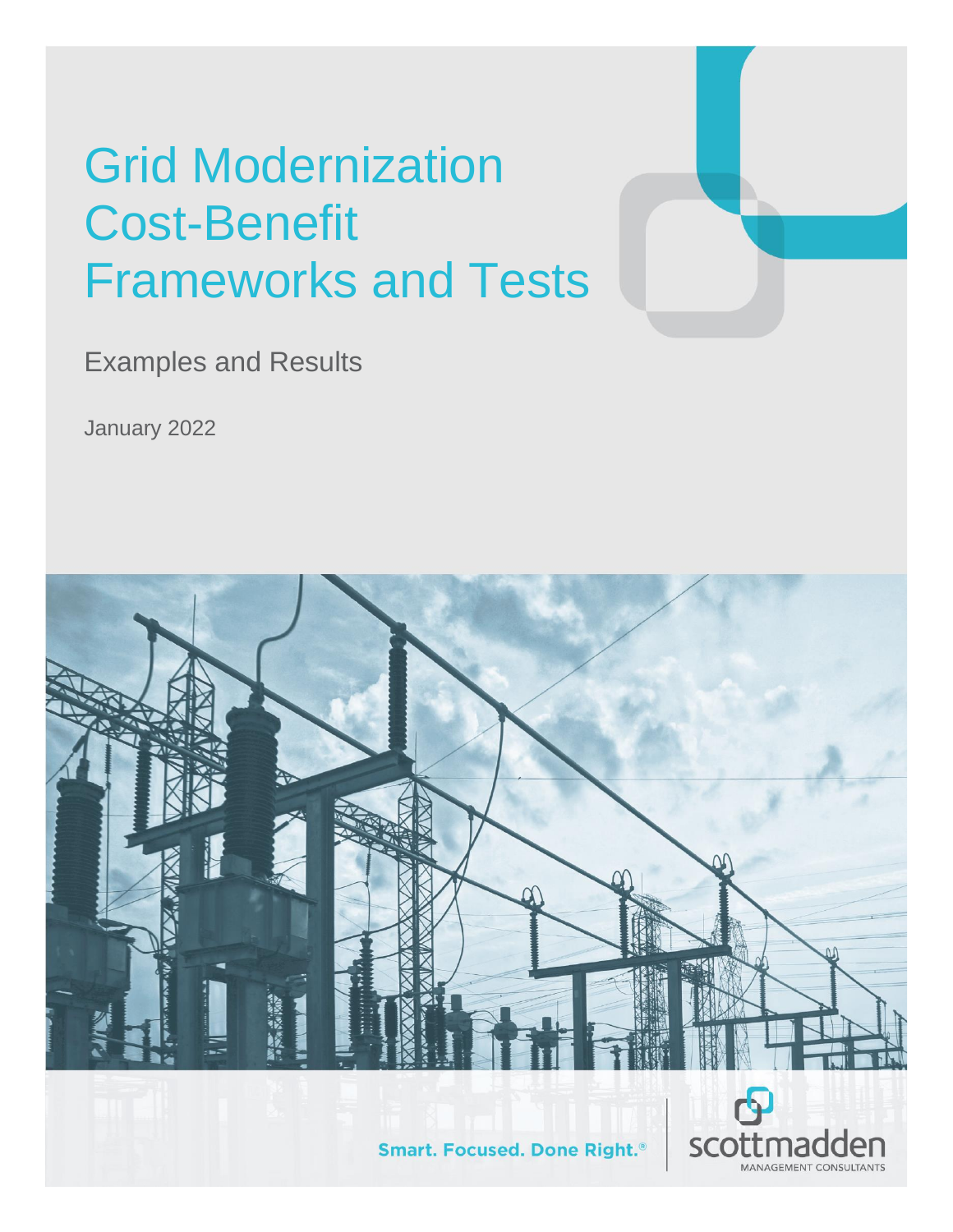#### **COST-BENEFIT FRAMEWORKS IN GRID MODERNIZATION: AN INTRODUCTION**

The electric grid in the United States is on the precipice of significant change. Increasing penetration of distributed generation and rapid expansion of intermittent renewable generation to meet decarbonization commitments will bring increasing complexity to core utility planning and operational functions. Further, as transportation and heating are increasingly electrified in the coming years, the essential nature of uninterrupted electric service for customers will become paramount. These trends will require a more flexible, reliable, and resilient grid. Utilities are turning to modernization initiatives to proactively prepare for these changes and build tomorrow's grid.

In a prior publication, ScottMadden outlined four [key principles](https://www.scottmadden.com/insight/four-keys-to-a-successful-grid-modernization-program/) that utilities considering grid modernization programs should keep in mind to best position their proposals for success with regulators. These principles in that paper stress the importance of outlining the benefits to customers. To gain approval for these programs, utilities must demonstrate the value of the program through cost-benefit analysis to justify program costs to regulators and customers. The specific methodologies and the application of cost-benefit tests vary widely across jurisdictions, and there is not an "industry standard." In this paper, we will define commonly used cost-benefit tests, examine examples where these tests have been used in a cost-benefit framework, and highlight key takeaways from these examples.

### **THE FIVE COST-BENEFIT TESTS**

A cost-benefit framework typically consists of one or more cost-benefit tests and guidance on how to apply them to various investments or programs. In most cases, these tests were initially developed for energy efficiency (EE) or demand side management (DSM) programs, and they have been adapted for grid modernization technologies. There are five frequently used cost-benefit tests to assess grid modernization programs. Regulators may define the tests to be used in their cost-benefit framework (e.g., New York defined a framework consisting of three tests as part of its Reforming the Energy Vision proceeding), or utilities may have the flexibility to select the test(s) that best fit the investments being considered.

Each test measures different aspects of cost-effectiveness and assesses the program's impact on different stakeholders. In the same way that key financial metrics like net present value, internal rate of return, and payback period are used in combination to provide insights into different aspects of an investment decision, a combination of these tests provides a holistic view of a grid modernization program's impact beyond just costs and direct savings. A value equal to or greater than 1.00 for each of these tests indicates the program has positive value for the program stakeholders. A summary of each test based on the Environmental Protection Agency's definition<sup>1</sup> is provided in the table on the next page:

<sup>1</sup> "Understanding Cost-Effectiveness of Energy Efficiency Programs: Best Practices, Technical Methods, and Emerging Issues for Policy-Makers," U.S. Environmental Protection Agency, November 2008

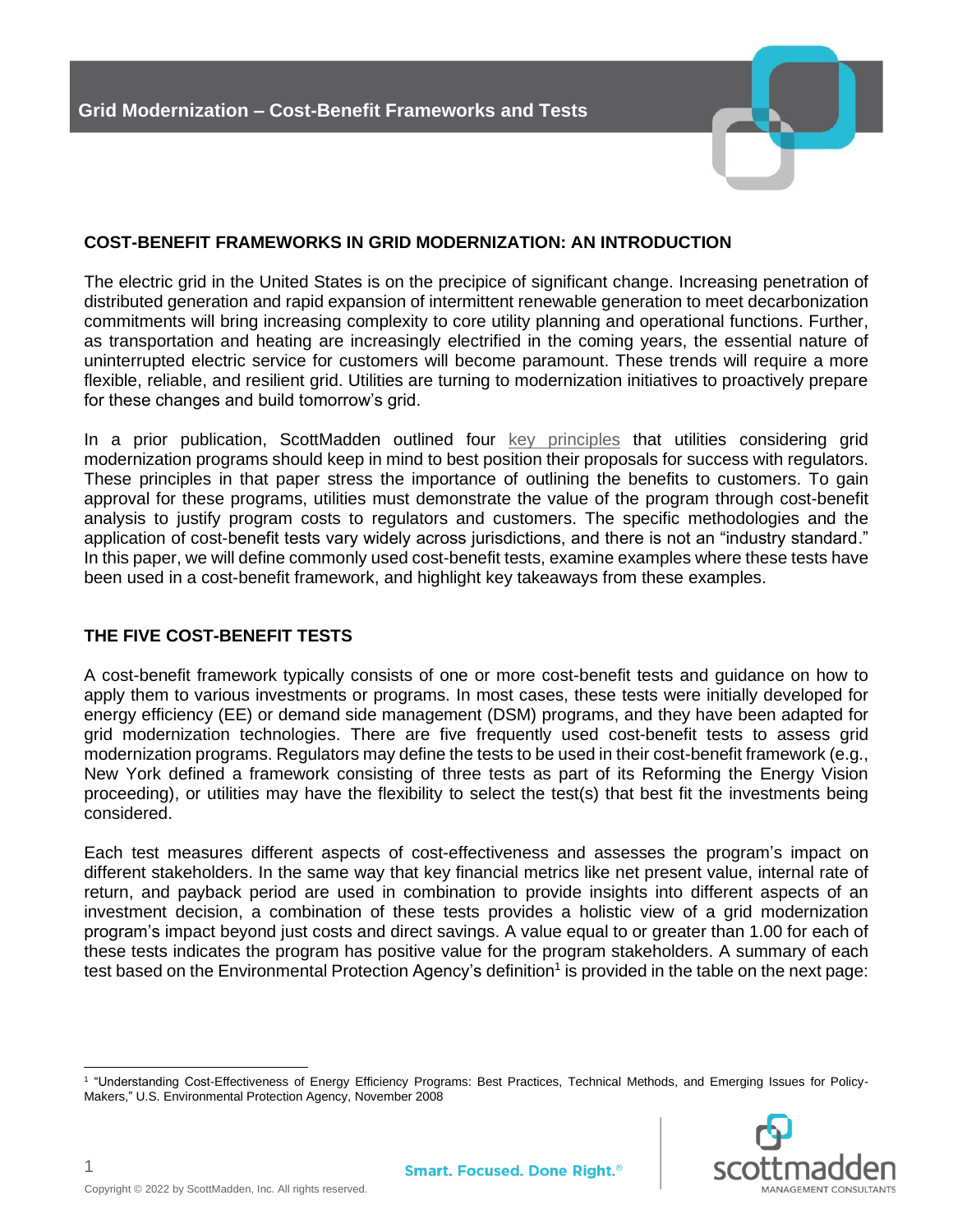| <b>Cost-Benefit Test</b>         | <b>Description</b>                                                                                                                                                                                                                                                                                                                                                                                                                                                                                                                     |
|----------------------------------|----------------------------------------------------------------------------------------------------------------------------------------------------------------------------------------------------------------------------------------------------------------------------------------------------------------------------------------------------------------------------------------------------------------------------------------------------------------------------------------------------------------------------------------|
| Utility Cost Test (UCT)          | The UCT measures the cost-effectiveness of a program from the<br>viewpoint of the sponsoring utility or program administrator. It measures<br>direct cost savings to the utility compared to the costs to design, deliver,<br>and manage projects or programs.                                                                                                                                                                                                                                                                         |
| <b>Total Resource Cost (TRC)</b> | The TRC assesses the cost-effectiveness of a program by assessing<br>whether the total cost of energy in the utility's service territory<br>decreases. It compares program benefits to avoided supply costs,<br>program administration, and equipment upgrade costs.                                                                                                                                                                                                                                                                   |
| Societal Cost Test (SCT)         | The SCT is a variant of the TRC and expands the TRC by incorporating<br>the point-of-view of all of society, including externalities like the societal<br>cost of carbon or land/water usage. The TRC and the SCT differ in that<br>1) the TRC uses a cost of capital discount rate while the SCT uses a<br>lower societal discount rate, and 2) the SCT also includes quantifiable<br>benefits attributable to a program that would otherwise be considered<br>externalities, such as avoided pollutants and other indirect benefits. |
| Ratepayer Impact Measure (RIM)   | The RIM assesses the impact a program will have on the average power<br>price paid by ratepayers. It compares utility costs and bill reductions with<br>avoided electricity and other supply-side resource costs.                                                                                                                                                                                                                                                                                                                      |
| Participant Cost Test (PCT)      | The PCT measures benefits and costs to customers participating in<br>voluntary or opt-in programs and compares bill savings against<br>incremental program costs. This test evaluates a program's economic<br>attractiveness to customers and can be used to set rate and rebate<br>levels as well as forecast participation.                                                                                                                                                                                                          |

### **EXAMPLES: THE COST-BENEFIT FRAMEWORKS IN ACTION**

ScottMadden analyzed select successful utility grid modernization efforts from the last decade to determine how cost-benefit tests have been implemented and highlight key takeaways from these case studies for utilities to consider as they are planning grid modernization efforts in their territories. Adopting the takeaways presented in each case study will help utilities support grid modernization proposals in regulatory filings.

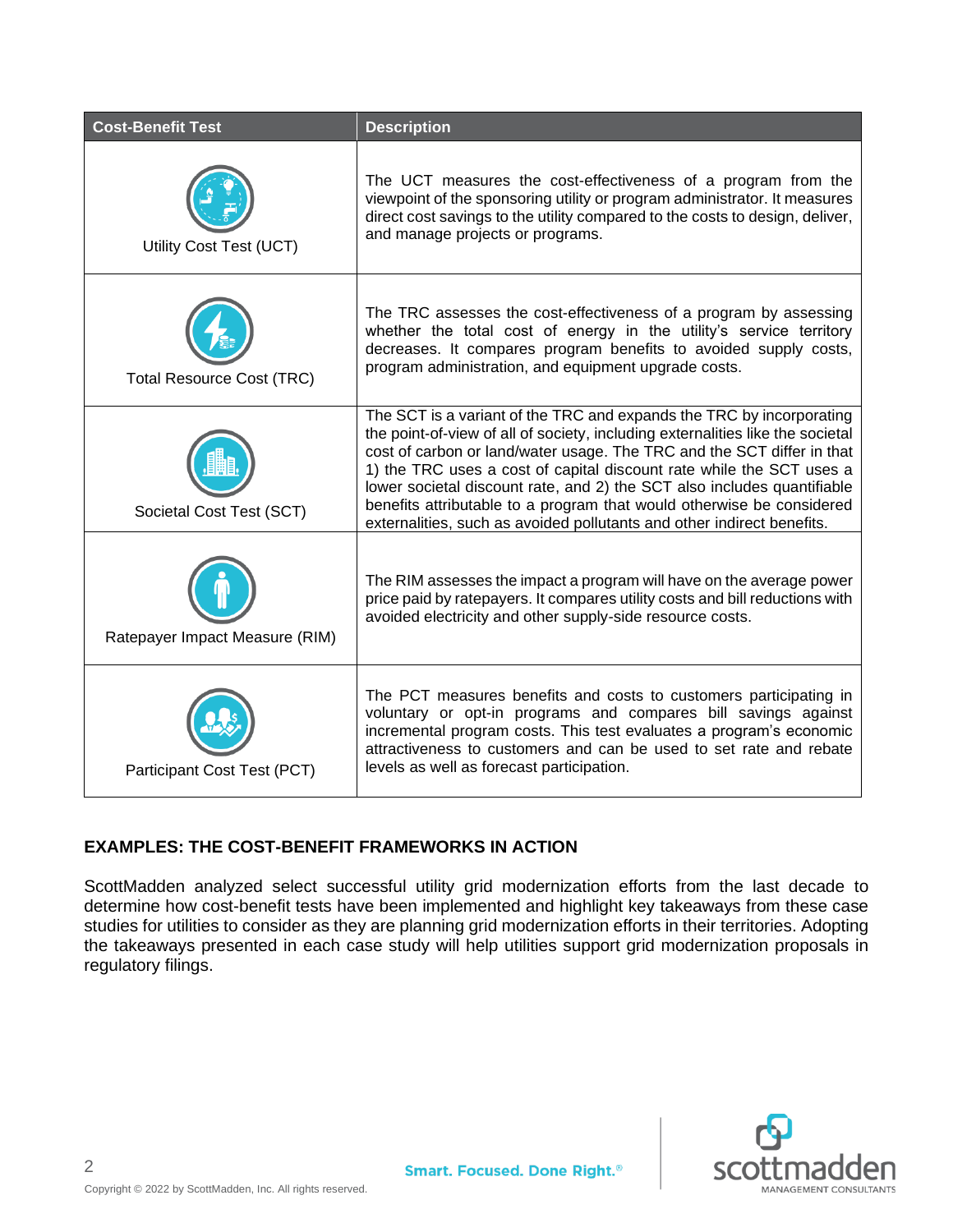## nationalgrid

**Case Study: Niagara Mohawk Power Corporation (d/b/a/National Grid)** 

**Cost-Benefit Test Used:** 



National Grid proposed several projects with discrete cost-benefit analyses in its 2020 New York rate case filing, including Volt/Var Optimization and Conservation Voltage Reduction (VVO/CVR) and electric vehicle (EV) programs. These investments highlight the impact of the environmental benefits of the SCT, the application of these tests at different levels of granularity, and the use of multiple benefit cost analysis (BCA) tests for a complete picture of the investments' cost-effectiveness.

National Grid's proposed EV offerings consist of three separate programs—a commercial/multi-user program, a residential program, and a fleet program. National Grid applied the SCT, the primary costbenefit test under New York's BCA framework, <sup>2</sup> which accounts for the societal benefits of reduced carbon, SOx, and NOx emissions and non-electric fuel costs. These benefits, which would be treated as externalities and not contemplated in the UCT or TRC, more than offset the increased infrastructure, program administration, locational based marginal price (LBMP), distributed system platform (DSP), and transmission and distribution (T&D) costs, as shown in the graphic below. The results are shown at both the individual program level and the overall portfolio of EV programs, which provides transparency to which program(s) are most influential to overall results. For instance, in the example below, the influence of the commercial program in driving the overall portfolio results is apparent. It is also meaningful in cases when there are synergies between programs (e.g., shared infrastructure or shared administrative teams). $^3$ 

| Program               | <b>Program Components</b>                                                                                             |
|-----------------------|-----------------------------------------------------------------------------------------------------------------------|
| Commercial/Multi-User | Make-ready infrastructure and charging station rebates                                                                |
| Residential           | Smart charging plan, Level 2 charger rebates, turnkey installation<br>services, and a program website and marketplace |
| Fleet                 | Make-ready infrastructure, fleet assessment services, and electric school<br>bus incentives                           |

<sup>&</sup>lt;sup>2</sup> Order Establishing the Benefit-Cost Analysis Framework, NY PSC Docket 14-M-0101, issued January 21, 2016





3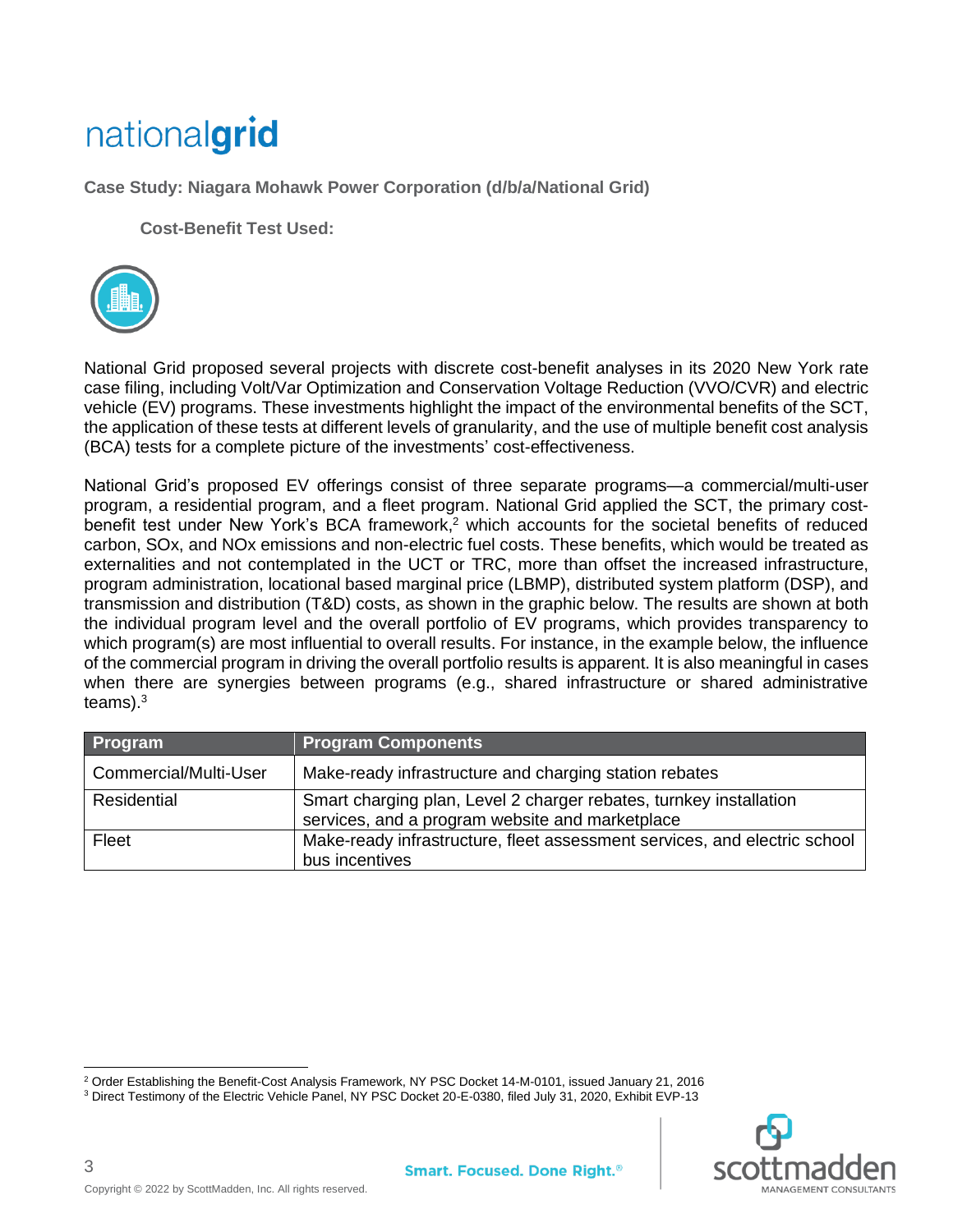

Another example from National Grid's rate case filing shows the application of multiple BCA tests at different levels of granularity. For its VVO/CVR program—which includes the capacitors, voltage regulators, sensors, and systems integration to manage voltage on a more granular basis—National Grid provided the BCA results for the SCT, UCT, and RIM, scored as 1.92, 1.59, and 1.59, respectively. 4

Here again, the expanded scope of societal benefits increases the cost-benefit score. More importantly, while the SCT improves the business case by also presenting UCT and RIM scores that are greater than one, National Grid presents a business case that is improved by environmental benefits but is not reliant on them. The case stands alone on the merits of reducing customer costs. Furthermore, though the circuit level results are not presented in the rate case exhibit, the circuits were assessed individually, and only those substations/feeders with positive BCA results were included in the program. This ensures the overall program has a positive BCA result and demonstrates the value of running BCAs both at a granular level and at the portfolio/program level.

<sup>4</sup> Testimony of the Electric Infrastructure and Operations Panel, NY PSC Docket 20-E-0380, filed July 31, 2020, Exhibit EIOP-10 at page 212

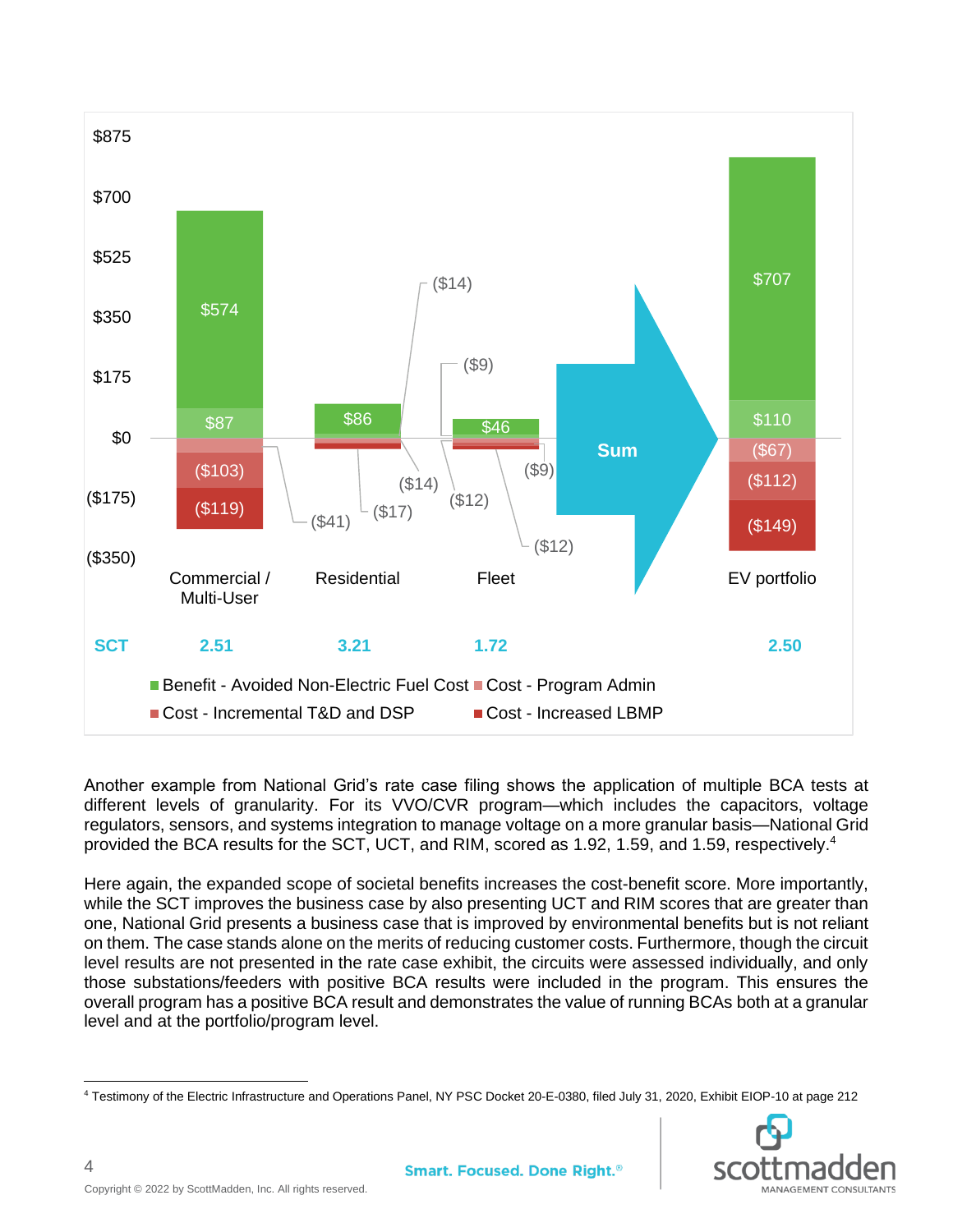

**Case Study: Entergy Mississippi**

**Cost-Benefit Tests Used:**



In November 2016, Entergy Mississippi proposed an advanced metering infrastructure (AMI) plan to the Mississippi Public Service Commission (MSPC) to implement technology upgrades that would support network modernization efforts. Specifically, the company planned to invest in advanced meters and a two-way data communication network, as well as supporting systems including a meter data management system, an outage management system, a distribution management system, and information technology integration services.

Entergy included a cost-benefit analysis in its request and identified the primary drivers of program value as 1) electricity consumption reduction, 2) peak capacity reduction, and 3) reduction in costs associated with routine meter-reading services.

A key condition in MSPC's approval was that Entergy re-run the cost-benefit analyses on a semi-annual basis in order to track program progress and incorporate new market conditions into existing cost-benefit tests.<sup>5</sup> The updates filed indicate the AMI program is still cost-effective and that actual cost estimates are in line with original estimates.

Recent filings for both the AMI plan and other grid modernization initiatives include cost-benefit analyses at the portfolio and individual program level. Entergy included a TRC, SCT, UCT, and PCT analysis with portfolio results of 1.41, 6.99, 1.63, and 1.66, respectively, highlighting that these programs are continuing to create positive net value for the utility and its customers.<sup>6</sup>

5



<sup>5</sup> Docket No. 2016-UA-261, at 17

<sup>6</sup> Docket No. 2020-UA-171, at 7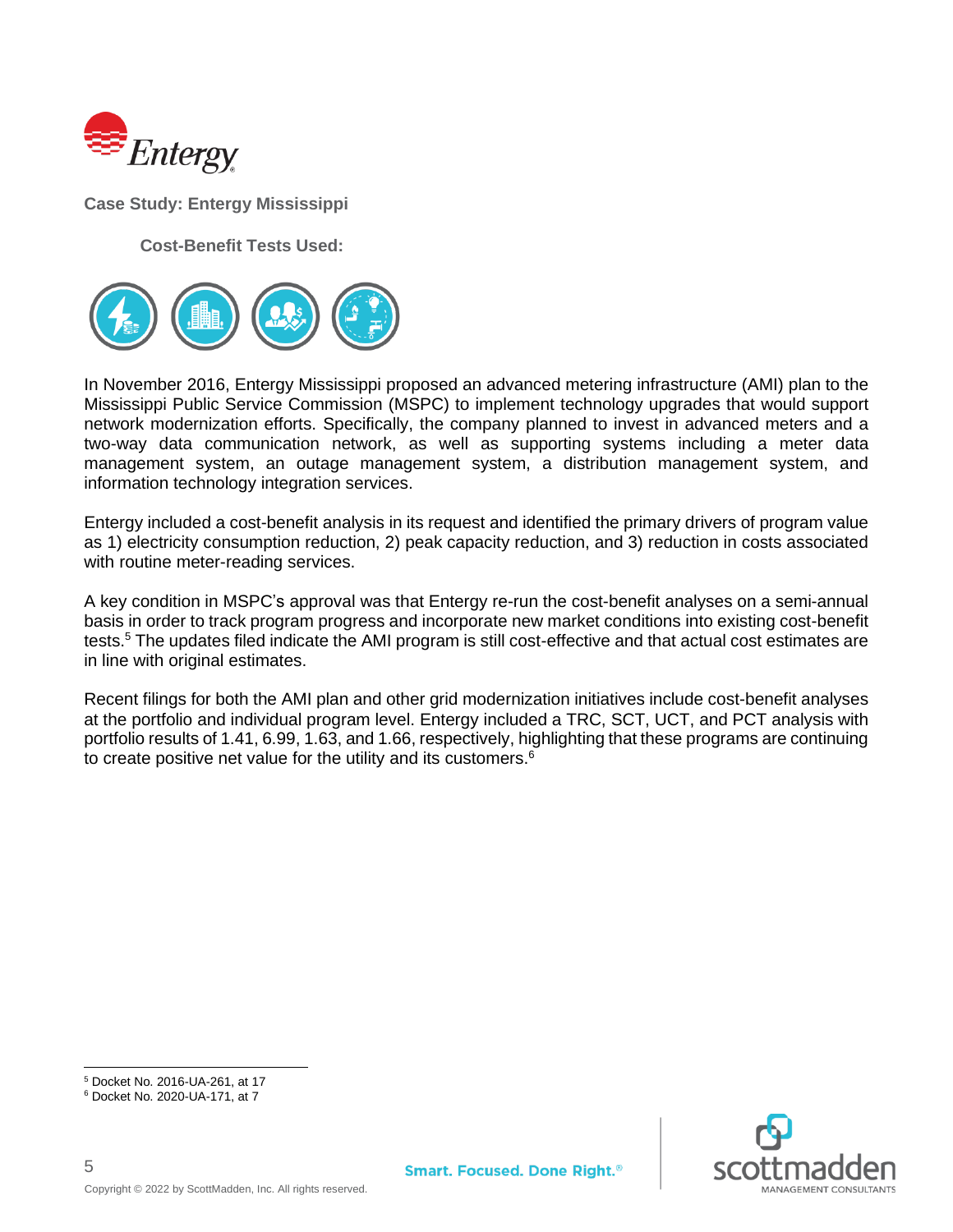

**Case Study: Xcel Energy**

**Cost-Benefit Tests Used:**



In 2016, Xcel Energy sought to expand its grid modernization efforts through its Conservation Improvement Program (CIP). Similar to [other Xcel grid modernization programs ScottMadden has](https://www.scottmadden.com/insight/xcel-energy-prepares-future-integrated-distribution-plan-filing-minnesota/)  [reported on,](https://www.scottmadden.com/insight/xcel-energy-prepares-future-integrated-distribution-plan-filing-minnesota/) this multi-year initiative created energy savings through investments in EE and DSM technology that would reduce peak demand and marginal energy costs. The program sought to expand deployment of EE technology in residential and commercial applications ranging from water heating to data center operation to food service production. The program also aimed to increase EE technology in new construction projects.

When Xcel presented its plans to the Minnesota Public Service Commission, it built a cost-benefit analysis for the entirety of its CIP-related grid modernization portfolio efforts. Notably, Xcel included all five cost-benefit tests and cited a variety of non-quantifiable program benefits. In addition, the utility included a robust scenario analysis to consider a variety of market conditions. The results were greater than 1.00 for the majority of scenarios and tests, including those scenarios with conservative assumptions. In 2017, the Minnesota Public Service Commission approved Xcel's requested portfolio of grid modernization efforts.

#### **KEY TAKEAWAYS**

In the National Grid example, the significant impact of the environmental benefits included in the SCT are evident. These benefits justify the investment for its EV programs, which will be an important part of supporting the state's zero-emission vehicle (ZEV) commitments and improve the already positive results of its VVO/CVR program. Utilities can bolster their cases for grid-modernizing investments by presenting cases with quantified environmental benefits. Depending on the policy environment, these results may be sufficient on their own to justify the investment, or they may provide additional support for a business case that has results near the approval threshold. In addition, showing the results at both the program and individual investment level can demonstrate the synergies across grid modernization investments (e.g., common resources across EV programs) or identify the subset of investments that are costeffective (e.g., the set of circuits where VVO/CVR are most impactful).

As seen in the Entergy case, opting to include periodic reporting requirements can create transparency for regulators and stakeholders and strengthen utilities' commitments to these initiatives in the eyes of a Public Service Commission (PSC). Also, the Entergy case illustrates how including societal benefits in the evaluation of a program can drastically improve the cost-benefit results (e.g., the difference between the TRC of 1.41 and the SCT of 6.99 is stark).